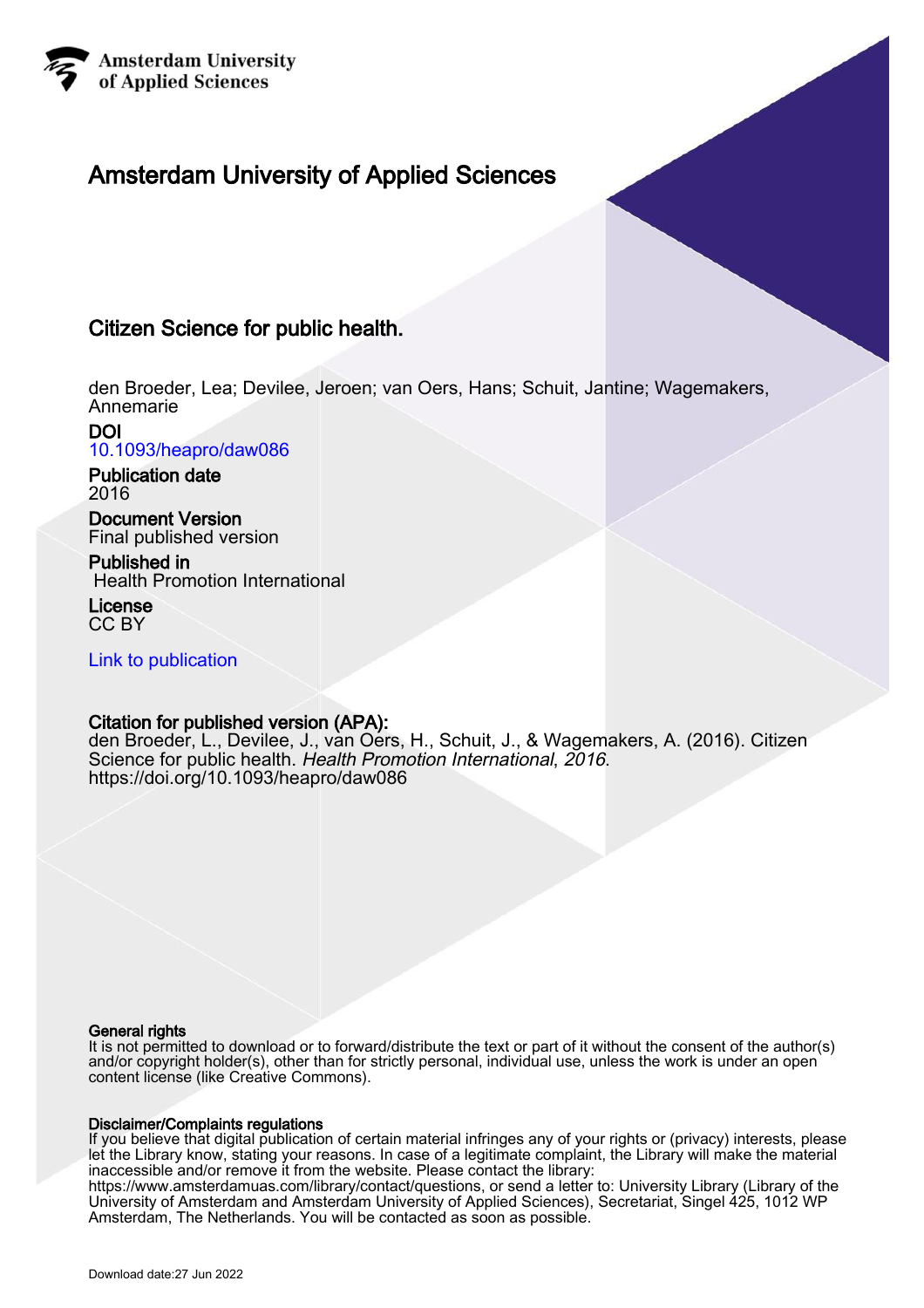**OXFORD** 

# Citizen Science for public health

## Lea Den Broeder<sup>1,2</sup>\*, Jeroen Devilee<sup>1</sup>, Hans Van Oers<sup>1,3</sup>, A. Jantine Schuit<sup>1,4</sup>. Annemarie Wagemakers<sup>5</sup>

<sup>1</sup>National Institute for Public Health and the Environment, Bilthoven, the Netherlands, <sup>2</sup>Amsterdam University of Applied Sciences, Amsterdam, the Netherlands, <sup>3</sup>Tilburg University, Tilburg, the Netherlands, <sup>4</sup>VU University Amsterdam, Amsterdam, the Netherlands and <sup>5</sup>Wageningen University, Wageningen, the **Netherlands** 

\*Corresponding author. E-mail: mail: lea.den.broeder@rivm.nl

#### Summary

Community engagement in public health policy is easier said than done. One reason is that public health policy is produced in a complex process resulting in policies that may appear not to link up to citizen perspectives. We therefore address the central question as to whether citizen engagement in knowledge production could enable inclusive health policy making. Building on non-health work fields, we describe different types of citizen engagement in scientific research, or 'Citizen Science'. We describe the challenges that Citizen Science poses for public health, and how these could be addressed. Despite these challenges, we expect that Citizen Science or similar approaches such as participatory action research and 'popular epidemiology' may yield better knowledge, empowered communities, and improved community health. We provide a draft framework to enable evaluation of Citizen Science in practice, consisting of a descriptive typology of different kinds of Citizen Science and a causal framework that shows how Citizen Science in public health might benefit both the knowledge produced as well as the 'Citizen Scientists' as active participants.

Key words: public health, community participation, Citizen Science

#### INTRODUCTION

In the Nieuw-West district of Amsterdam in the Netherlands a local community work organization proposes a project in which local residents, or 'health ambassadors', collect community views, requirements and concerns about health. One of the core values of this project is openness to all health topics that might come up. The project proponents discuss their ideas with the district council. The council is enthusiastic about the idea, but requests that the project should focus on overweight, as district obesity rates are high. It takes some time for the city council to abandon this preset idea: despite such high rates, obesity might not be the main

priority of the residents in this community, and discussions with the community might yield a host of other important issues.

This anecdote illustrates the challenges posed by citizen participation in public health policy. On one hand, policy makers want to link up with community needs. Indeed, in the Netherlands, this wish underpins recent fundamental policy shifts, moving national-level responsibilities in the social and health domain to municipalities, and promoting participative approaches rather than professionally driven approaches.

On the other hand, policy development is a complex process. Policy makers refer to expert driven

<sup>©</sup> The Author 2016. Published by Oxford University Press.

This is an Open Access article distributed under the terms of the Creative Commons Attribution License (http://creativecommons.org/licenses/by/4.0/), which permits unrestricted reuse, distribution, and reproduction in any medium, provided the original work is properly cited.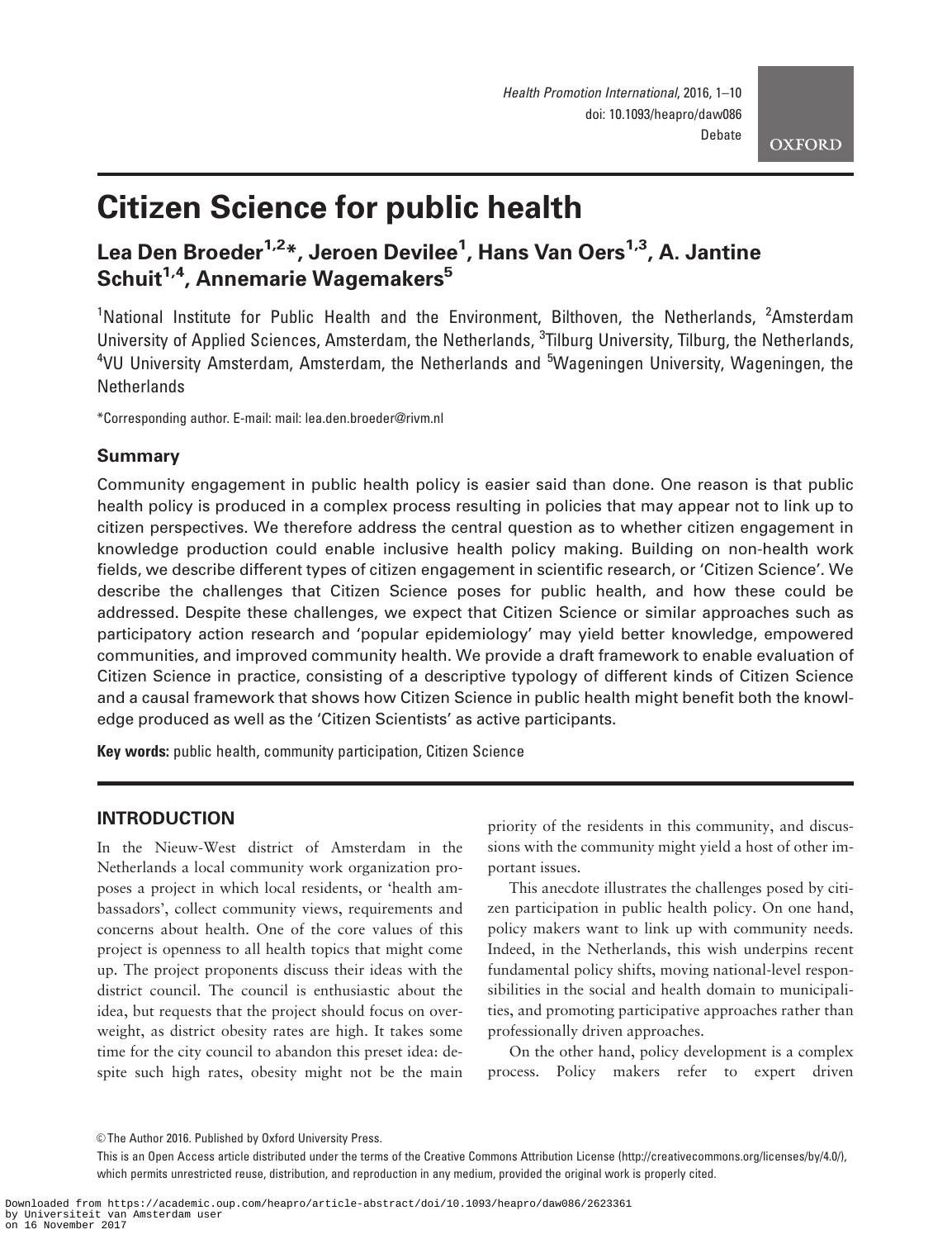(epidemiological) data to underpin their priorities, as in the case described above, but the utilization of such knowledge is not a straightforward one-to-one imple-mentation (Oliver et al.[, 2014](#page-9-0)). Indeed, evidence is only one of many factors in the process of 'juggling' to create health promotion policies [\(de Leeuw](#page-8-0) et al., 2014). As a result, policies may not appear to reflect citizens' views and everyday experiences, even if they have been well considered, and citizens often do not recognize the policies as being relevant to themselves ([Kooiker, 2011](#page-9-0); [Vaandrager](#page-10-0) et al., 2011; Klaver et al.[, 2014\)](#page-9-0). This is probably even more so in those countries, such as the Netherlands, where local public health bodies are not governed by elected representatives of residents, but rather by appointed officials or civil servants. (For overviews of the different ways that countries organize their public health system, see for example the Health Systems and Policy Monitor of the European Observatory on Health Systems and Policies [http://](http://www.hspm.org/mainpage.aspx) [www.hspm.org/mainpage.aspx](http://www.hspm.org/mainpage.aspx); 26 October 2016, last date accessed.) Citizen engagement in knowledge development, or 'Citizen Science', may prove useful. Citizen Science is defined as 'the general public engagement in scientific research activities when citizens actively contribute to science either with their intellectual effort or surrounding knowledge or with their tools and resources' ([Socientize Consortium 2013\)](#page-10-0). It first developed as a way to facilitate data collection, mainly in the natural sciences field. Since then, citizen science has developed in other work fields as well, for example in historical research, technology development, and the social sciences.

The aim of this paper is to explore the value of Citizen Science in public health. We begin by describing approaches in Citizen Science; discuss challenges for Citizen Science application in public health research; discuss how Citizen Science could promote better citizen engagement in public health policies and better health; and finally provide an evaluation framework.

#### CITIZEN SCIENCE—A TYPOLOGY

To consider Citizen Science in public health we need to understand the different forms of this approach. An EU in-depth report ([Science Communication Unit, 2012](#page-10-0)) describes three taxonomies classifying Citizen Science. Firstly, Roy et al. (Roy et al.[, 2012](#page-10-0)) categorize Citizen Science by number and spread of participants ('local' or 'mass') and 'thoroughness' (investment of time and resources). Moreover, projects can be 'contributory' (led by experts), community-led or co-created. Or, in the ter-minology used by King et al. (King et al.[, 2016](#page-9-0)), for the

people, with the people, or by the people. (In literature about citizen science, activities are usually referred to as 'projects'. We have noted that very often such activities are long-term and ongoing, and the term 'process' might be more suitable. However, in this paper we have adopted the usual terminology.)

Wiggins and Crownston ([Wiggins and Crownston,](#page-10-0) [2011](#page-10-0)) classify projects according to aims: action, conservation, investigation, virtual or education. In 'action' projects, citizens and scientists jointly address local issues and concerns. 'Conservation' projects focus on managing natural resources. 'Investigation' projects focus on answering scientific questions. In 'virtual' projects, activities are carried out remotely. 'Education' projects aim at improving citizens' knowledge.

The third taxonomy, by Haklay [\(Haklay, 2012](#page-9-0)), classifies Citizen Science projects by volunteer engagement levels. In 'crowd sourcing' projects (level 1), citizens are used as sensors or provide computing power. At level 2 ('distributed intelligence') citizens learn basic skills before they collect and interpret data. In 'participatory science' (level 3) citizens co-decide about research questions and types of data to be collected. Level 4 is 'extreme' Citizen Science', or collaborative science. Although the term 'extreme', commonly used in the discourse about Citizen Science, seems to indicate a rare novelty, this is not necessarily so. For example, as early as in the late nineties, full engagement of all stakeholders, including citizens, in all research stages, was listed as one of the nine key principles of community-based participatory research (Israel et al.[, 1998](#page-9-0)). For Citizen Science, 'extreme' indicates that citizens, are in full charge of the research and professionals are not included to any great extent (see, for example, [Stevens](#page-10-0) et al., 2014).

We have combined these three partly overlapping taxonomies into a single descriptive framework of Citizen Science project characteristics [\(Table 1\)](#page-3-0). The first characteristic is the aim of citizen engagement. We have generalized the 'conservation' aim to a broader aim: the creation of 'collective goods'. The second characteristic is level of participation, ranging from crowdsourcing to 'extreme' citizen science. The third characteristic is (geographical) size: either mass or local. From the original typologies we have excluded the on-site or remote (virtual) dichotomy. Most likely, in the near future the number of (partly) remote projects will grow, and it will be possible for local projects to be virtual as well. Moreover, this feature overlaps with 'size'. We have also excluded the 'thoroughness' characteristic, as conditions and circumstances define research capacity need, which is not a core characteristic of citizen science projects in itself.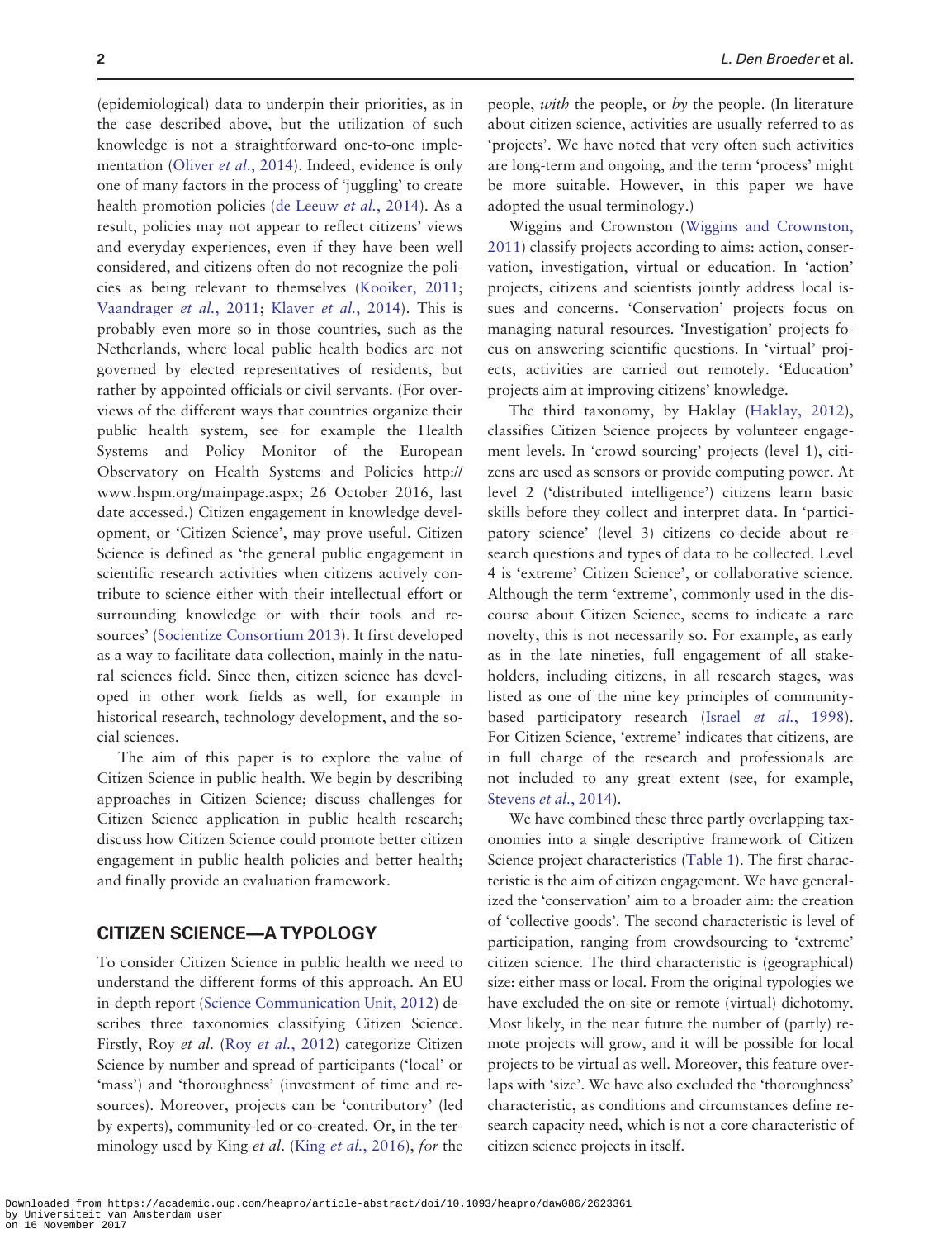<span id="page-3-0"></span>Table 1: Citizen Science descriptive characteristics

| <b>AIMS</b>       | 1. Investigation: aimed at answering scientific questions                                                                                            |
|-------------------|------------------------------------------------------------------------------------------------------------------------------------------------------|
|                   | 2. Education: aimed at educational goals                                                                                                             |
|                   | 3. Collective goods: public health, management of infectious diseases, protect and manage<br>natural resources.                                      |
|                   | Action: citizens and scientists collaborate to address local concerns<br>4.                                                                          |
| <b>APPROACHES</b> | A. Extreme citizen science. Citizens in charge from problem definition, data collection and analysis,<br>to interpretation and knowledge development |
|                   | Participatory science: Participation of citizens in problem definition and data collection<br>В.                                                     |
|                   | C. Distributed intelligence                                                                                                                          |
|                   | a. Citizens as basic interpreters                                                                                                                    |
|                   | b. Volunteered thinking                                                                                                                              |
|                   | D. Crowd sourcing                                                                                                                                    |
|                   | Citizens as sensors                                                                                                                                  |
|                   | b. Volunteered computing                                                                                                                             |
| SIZE.             | i. Local                                                                                                                                             |
|                   | Mass<br>ii.                                                                                                                                          |
|                   |                                                                                                                                                      |

Two examples—the 'Galaxy Zoo' project and the 'Arctic Hunters' project—show how this framework can be applied.

The 'Galaxy Zoo' project started in 2007 by asking citizens to help classify selected images of galaxies from the Sloan Digital Sky Survey, in order to increase research capacity. By 2009 over 200.000 people were involved. The project links up with other work fields, brought together in the 'Zooniverse', and educational activities were developed as a spin-off activity [\(Raddick](#page-10-0) et al.[, 2010](#page-10-0); [Zooniverse, 2014a](#page-10-0),[b](#page-10-0)). On the basis of our checklist, we have characterized the project as 1Caii (aim: investigation, approach: distributed intelligence, citizen as basic interpreters, size: mass).

The Arctic Hunters project explores the potential of using digital resources to help Arctic coastal subsistence hunters to handle the impacts of climate change. This project combines traditional ecological (lay) knowledge with scientific expertise to develop a mobile technology embedding different ontologies and interpretations of sea ice. The technology is designed with the community and reflects their ways of hunting, their learning methods and their knowledge [\(ExCiteS, 2013;](#page-9-0) [Mastracci](#page-9-0) et al.[, 2013](#page-9-0); [Jennett](#page-9-0) et al., 2014). On the basis of our checklist we have characterized the project with the code 4Aii (aim: action research, approach: extreme citizen science, size: local).

#### REPORTED BENEFITS OF CITIZEN SCIENCE

Citizen Science is reported to yield benefits for scientists, policy makers, lay people and communities [\(Socientize](#page-10-0)

[Consortium, 2013](#page-10-0)). These can be grouped in three categories: increased research capacity, better knowledge and citizen benefits.

Increased research capacity, one of the main reasons for initial Citizen Science development [\(Rosner, 2013](#page-10-0)), refers to the need for larger quantities of data and the need for larger numbers of analyses. The main advan-tage, thus, is shared workload [\(Dickinson](#page-8-0) et al., 2012; [Socientize Consortium, 2013](#page-10-0)). Indeed, some authors consider labor-intensive projects requiring mass field data collection as being 'ideally suited' for citizen science application [\(Bonney](#page-8-0) et al., 2009; [Gommerman and](#page-9-0) [Monroe, 2012;](#page-9-0) [Socientize Consortium, 2013\)](#page-10-0). An example, besides 'Galaxy Zoo', is a Dutch project where lay people help decipher 16th and 17th century letters provided to them through the project's web system [\(Meertens Instituut, 2012\)](#page-9-0).

A need for better knowledge, the second category of benefits, was another driver for Citizen Science development, building on the idea that adding lay, local and traditional knowledge to scientific knowledge could improve the scientific knowledge produced and therefore more effectively respond to complex societal problems ([Irwin, 1995](#page-9-0); [Socientize Consortium, 2013](#page-10-0)). One reason is that this provides complementary data [\(Thornton and Maciejewski Scheer, 2012\)](#page-10-0). In addition, the engagement of citizens may improve research strategies, or lead to novel research methods. Ottinger [\(Ottinger, 2010](#page-9-0)) describes how activist lay researchers of air quality showed that measuring peaks of emissions were as relevant for determining health risks as the usual procedure of monitoring long term averages. Thirdly,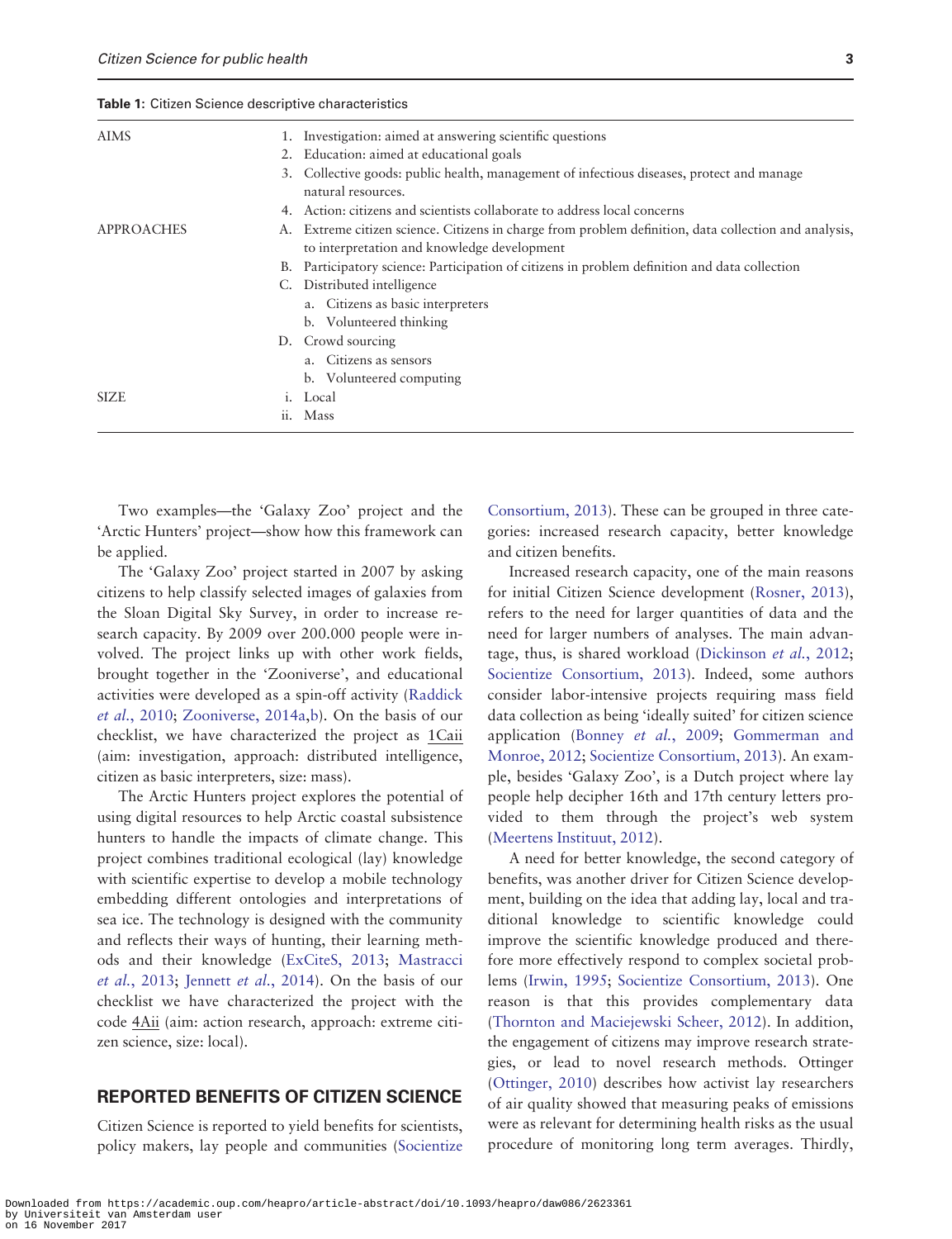#### Table 2: Claims about Citizen Science participant benefits (source: [Haywood 2013](#page-9-0); King et al.[, 2016](#page-9-0))

#### CITIZEN SCIENCE PARTICIPANT BENEFIT

Enhanced science knowledge and literacy (e.g. knowledge of science content, science applications, risks and benefits of science, and familiarity with scientific technology)

Enhanced understanding of the scientific process and method

Improved access to science information (e.g. one-on-one interaction with scientists, access to real-time information about local scientific variables)

Increases in scientific thinking (e.g. ability to formulate a problem bases on observation, develop hypotheses, design a study, and interpret findings)

Improved ability to interpret scientific information (e.g. critical thinking skills, understanding basic analytic measurements)

Science demystified (e.g. reducing the 'intimidation factor' of science, correcting perceptions of science as too complex or complicated, enhancing comfort and appreciation for science)

Strengthened connections between people, nature, and place (e.g. place attachment and concern, establishment of community monitoring networks or advocacy groups

Empowering participants and increasing self-efficacy (e.g. belief in one's ability to tackle scientific problems and questions, reach valid conclusions, and devise appropriate solutions)

Increases in community-building, social capital, social learning and trust (e.g. science as a tool to enhance networks, strengthen mutual learning, and increase social capital among diverse groups)

Changes in attitudes, norms and values (e.g. about the environment, about science, about institutions)

Citizen scientists take action to influence policy and/or improve living environment

Citizen scientists gain access to broader (policy making) networks

citizen engagement is viewed as producing more 'socially robust' knowledge [\(Nowotny](#page-9-0) et al., 2001) that is acceptable and trustworthy to the general public, for example—in the field of knowledge development on cancer screening—acknowledging citizens' feelings of doubt and fear regarding their decision whether to participate in screening programs.

The third category of benefits of Citizen Science is advantages for lay participants. A literature study regarding the benefits to citizens of participation in scientific research [\(Haywood, 2013](#page-9-0)) yielded a list of 10 main benefits. Case studies where a citizen science tool was applied in 10 neighborhoods in the USA, Latin America, and Israel (King et al.[, 2016\)](#page-9-0) showed similar benefits (Table 2). The first six citizen benefits in this overview are all related to the so-called 'scientific literacy': increased knowledge about the topic studied, insight into science in general and new skills and abilities—in short, 'what citizens want to know'. Many citizen science projects include these as a project goal, and assess accomplishment (Cronje et al.[, 2011](#page-8-0)). One example is the E-bird project which explicitly provides amateur bird watchers with new skills and knowledge—which in turn improves the quality of the data collected [\(Sullivan](#page-10-0) et al., [2009](#page-10-0)).

Haywood and King both mention additional benefits that are less 'cognitive'. They include community development, empowerment, and change of attitudes, values

and norms, action to improve the environment, and engagement in policy making. It is reported that lay researchers start using and applying the knowledge and abilities acquired, and strive to change their environ-ment or their behavior [\(Brossard](#page-8-0) et al., 2005; [Bonney](#page-8-0) et al.[, 2009,](#page-8-0) [2014;](#page-8-0) [Dickinson](#page-8-0) et al., 2012; [Socientize](#page-10-0) [Consortium, 2013](#page-10-0)). Reportedly, the educational value of Citizen Science has helped reduce social exclusion [\(Socientize Consortium, 2013](#page-10-0)).

#### FORERUNNERS OF PUBLIC HEALTH CITIZEN SCIENCE

Recently, the use of citizen science has been booming as a result of the need for mass data, growing confidence in and valuation of the input of lay people, and technological development [\(Goodchild, 2007](#page-9-0); [Raddick](#page-10-0) et al., [2010](#page-10-0); Roy et al.[, 2012](#page-10-0); [Socientize Consortium, 2013](#page-10-0)). Apparently, Citizen Science is rare in public health: a recent overview of 'good examples' produced for the European Commission contained no public healthrelated Citizen Science projects [\(Socientize Consortium,](#page-10-0) [2013](#page-10-0)). It seems that the largest part of Citizen Science work is carried out in the fields of biology, conservation and ecology, although Citizen Science in other work fields may remain unpublished as it is not primarily focused on scientific gain ([Kullenberg and Kasperowski,](#page-9-0) [2016](#page-9-0)). Indeed, some approaches in public health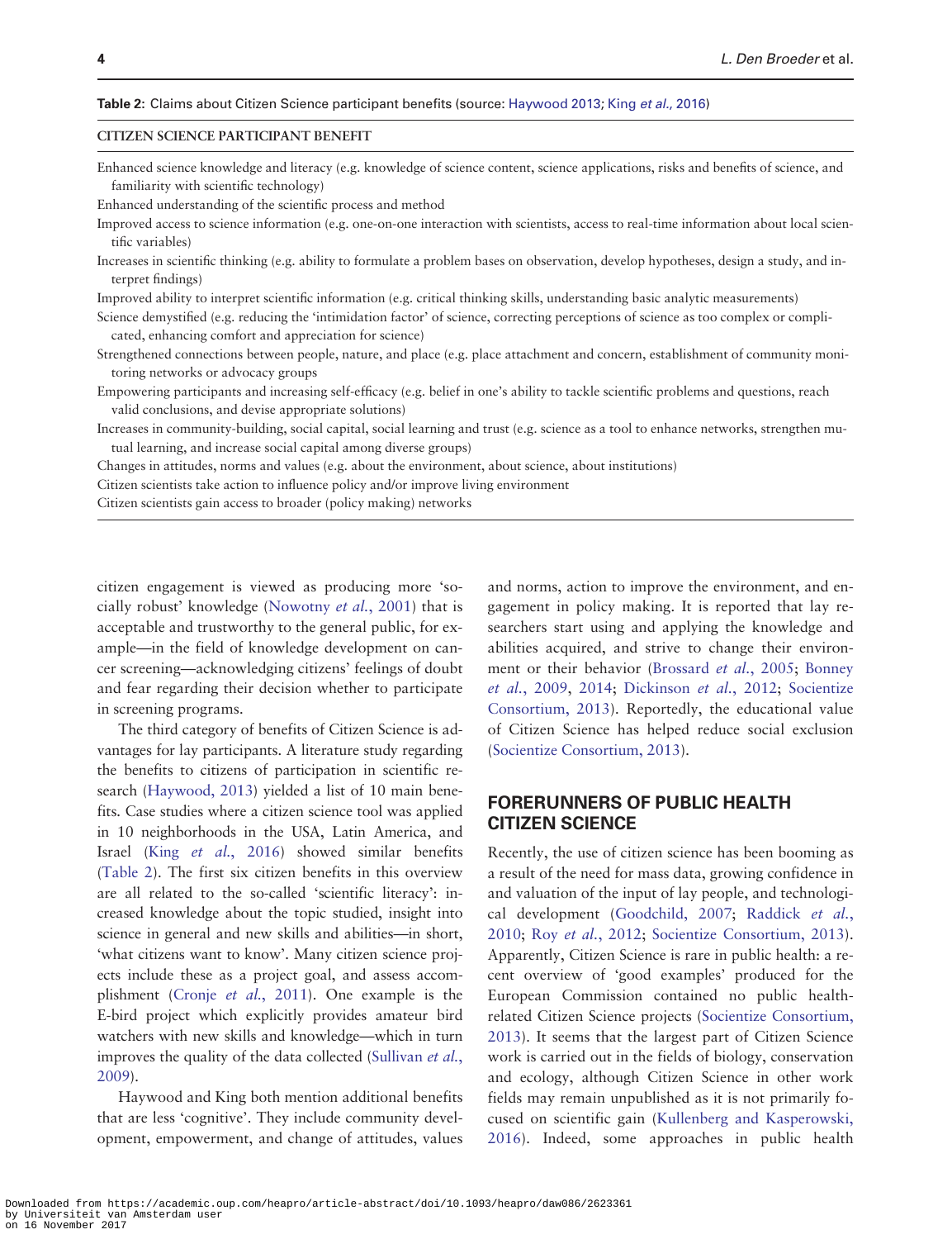research strongly resemble Citizen Science. One of these is (participatory) action research, defined as a 'participatory process concerned with developing practical knowledge, in the pursuit of worthwhile human purposes. It seeks to bring together action and reflection, theory and practice, in participation with others, in the pursuit of practical solutions to issues of pressing concern to people, and more generally the flourishing of individual persons and their communities' [\(Reason and Bradbury,](#page-10-0) [2008](#page-10-0)). Participatory action research can definitely be seen as a citizen science approach. However, the two are not exactly the same: as the action part refers to the focus on taking action to bring about social change, addressing specific problems and developing interventions—or preparing decisions—to solve them ([Minkler,](#page-9-0) [2000](#page-9-0); [Wagemakers, 2010\)](#page-10-0), citizen science may also be carried out without such a preset focus on action. Furthermore, in the health sciences participatory research 'is conducted by a coalition of researchers, community members, patients, health professionals or other stakeholders' (Hughes, 2008, p. 385), resembling a strong involvement of citizens, similar to code 4A (aim: action research, approach: extreme citizen science) [\(Table 1](#page-3-0)). In citizen science, citizens can also be engaged in research activities in other, less intensive, ways.

Another similar approach is 'popular epidemiology', in which laypersons join experts to collect—mostly environmental—data that lead to specific health outcomes [\(Brown, 2013](#page-8-0)), or 'street science', a process in which communities actively engage in problem definition, framing of research questions, and decision-making about study design ([Corburn, 2005\)](#page-8-0) Like (participatory) action research, these are, again, closely connected to social mobilization and problem solving. A related process is Health Impact Assessment (HIA), community engage-ment can be part of all steps in HIA ([Mindell](#page-9-0) et al., [2004](#page-9-0); [Hebert](#page-9-0) et al., 2012; [Chadderton](#page-8-0) et al., 2013).

#### CHALLENGES FOR THE APPLICATION OF CITIZEN SCIENCE IN PUBLIC HEALTH

The development of public health Citizen Science may build on the forerunners described above, and learn from them, in particular since public health issues are linked to our personal lives, and ethical considerations in research such as data ownership or informed (community or individual) consent are urgent in this field ([Khanlou and Peter, 2005](#page-9-0)). Moreover, public health issues can be the topic of public dispute, for example, in the case of large-scale livestock farming, where the economic development of a region has to be weighed against possible health impacts in terms of environmental damage or zoonosis' transmission risk. In such situations, the distinction between knowledge development and advocacy or political activism may become blurred. A sense of distrust in science as something that can be manipulated based on stakeholder's preferences may then be the result, rather than a genuine dialogue and better understanding of science. Seeking connections between citizens and experts on the one hand, and safeguarding research quality on the other hand therefore requires carefully balanced management of Citizen Science research processes ([Van Buuren](#page-10-0) et al., [2007](#page-10-0)).

Apart from these fundamental issues, the application of Citizen Science in public health poses a number of additional, partly related, challenges when put to practice.

First of all: why would lay people be bothered to engage in scientific research? Studies of Citizen Science participant motivations show that people have different—sometimes multiple—reasons for participating [\(Raddick](#page-10-0) et al., 2010; Roy et al.[, 2012](#page-10-0); [Socientize](#page-10-0) [Consortium, 2013](#page-10-0)). These include intrinsic interest in a topic, being part of a community, contributing/helping, learning, or the enjoyment of research activities. Citizen Science projects correspondingly use various engage-ment strategies ([Greenwood, 2007](#page-9-0), [Dickinson](#page-8-0) et al., [2012](#page-8-0); Roy et al.[, 2012](#page-10-0); [Socientize Consortium, 2013](#page-10-0); [Pocock](#page-9-0) et al., 2014).

Such motivations resemble those found in a Dutch study on volunteers in health promotion ([Fienig](#page-9-0) et al., [2011](#page-9-0)): the wish to contribute to a greater (health) goal, personal development, the wish to help others when asked, and the wish to be an example and inspiration for others. Citizen science engagement strategies from other work fields may therefore work well in public health research.

Secondly: when lay people are engaged, do they really represent the group that needs to be represented, geographically, or socially? Brown, for example, observes that women often play an important role in popular epidemiology, which he ascribes to the (family) roles of women combined with a relationship-centered world view, and thus stronger awareness of the potential health impacts of toxic factors ([Brown, 1997](#page-8-0)). Such over—or underrepresentation may impact on study results. In researcher-controlled Citizen Science projects gathering mass data, this need not be a major issue. Indeed, large scale research where citizens act as 'sensors' is already applied in epidemiology, for example, in studies in which people wear measurement devices [\(Wendel-Vos](#page-10-0) et al., 2003). In small-scale and more participative studies, lay researcher selection may cause bias. However, it may also be an asset: lay researchers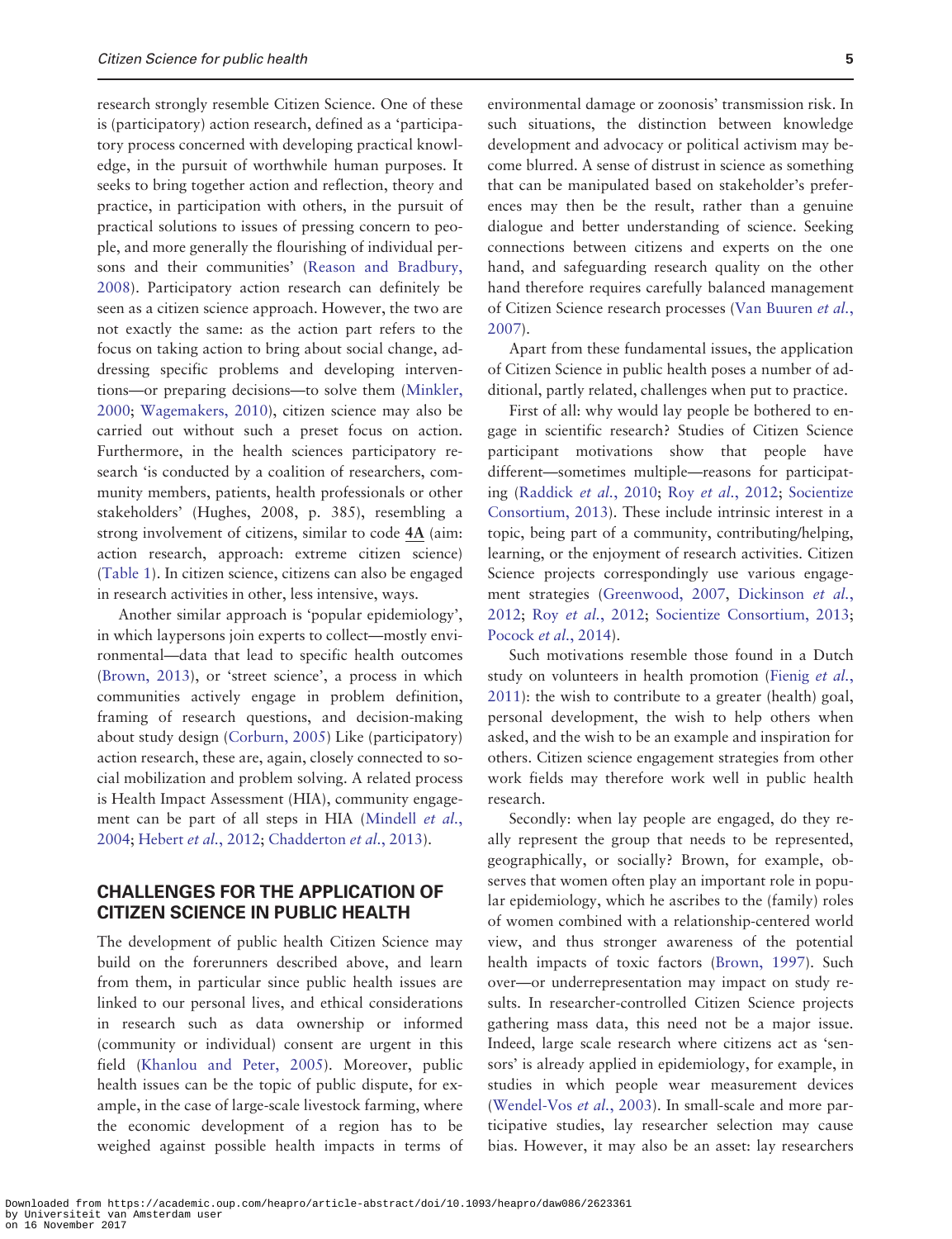can access 'hard to reach' study populations as 'peer researchers' ([Kamann and De Wit, 2012](#page-9-0)).

Thirdly: how to weigh the scientific and social value of citizen-generated knowledge? And: do volunteers have adequate capabilities and competences? Views of professionals and lay people—a systems view versus experienced reality—may be difficult to reconcile ([Klaver](#page-9-0) et al.[, 2014\)](#page-9-0), and researchers sometimes disqualify lay research outputs as unscientific [\(Cohn, 2008;](#page-8-0) [Ottinger,](#page-9-0) [2010](#page-9-0)). One solution may be training: often a part, and sometimes an aim, of Citizen Science projects [\(Cohn,](#page-8-0) [2008](#page-8-0)). Another solution would lie in enabling dialogue between scientists and lay people instead of 'professionalizing' lay people, widening research scope and generating information on community features that are key in understanding the community's health problems [\(Brown, 2013](#page-8-0)). Such dialogue could even induce methodological innovation. For example, local residents who participated as lay researchers in Amsterdam, the Netherlands, stated that the number of children eating snacks outdoors reflect neighborhood health [\(den Broeder](#page-8-0) et al., 2015); and that therefore, existing health indicators should be amended by new, observational, ones.

Fourthly, will citizen science per se promote participatory policy development? Projects with citizens as 'sensors', led by scientists with little connection to local issues, will not necessarily do so. However, more community-driven research may effectively empower people to participate in local policy making ([Brown,](#page-8-0) [1997](#page-8-0), [2013;](#page-8-0) [Socientize Consortium, 2013](#page-10-0)). Citizens regard access to information and knowledge as a key con-dition for participation (Litva et al.[, 2002](#page-9-0)) and a review about community-based health research in the USA showed that the more the community was in control of the research, the more community members took action to create better health ([Cook, 2008](#page-8-0)). As participation in research activities may enhance a sense of community and develop new community values and norms [\(Haywood, 2013\)](#page-9-0), this may also be true for public health research and therefore boost active health policy engagement. King et al, mentioned before, provided an example of the latter: the 'Our Voice' framework, a citizen science approach developed to assess healthy neighborhoods with residents. Within 'Our Voice' a digital tool was developed enabling citizen scientists, in particular people in underprivileged districts, to gather data, mostly on how their environment enhances or hinders physical exercise. King et al report that, in several cases where the tool was applied, citizen scientists afterwards undertook concrete actions to improve their environment and/or developed engagement in local policy

making, including engagement at the request of local government (King et al.[, 2016\)](#page-9-0). Finally: can this approach really improve the health of the population? We think this is certainly possible. Citizen Science may not only increase participants' 'health literacy', i.e. 'the skills and capacities that enable people to exert greater control over their health' ([Nutbeam, 2008](#page-9-0)), and an important condition for adequate health behavior [\(van der](#page-10-0) Heide et al.[, 2013](#page-10-0)). It may also enhance their 'sense of coherence', i.e. the degree to which they experience the world as comprehensible, meaningful, and manageable. A high SOC is reported to promote better health ([Lindstrom and Eriksson, 2006\)](#page-9-0). On a community level Citizen Science may promote community values and social cohesion; these are important factors that contribute to community health [\(Whitehead and](#page-10-0) [Dahlgren, 1991\)](#page-10-0).

[Figure 1](#page-7-0) shows an overview of potential citizen science benefits, including both 'better knowledge' and advantages for citizens themselves and their health. HIAs, mentioned before, may illustrate how some of these benefits, such as resident empowerment, are actively pursued ([Table 3\)](#page-7-0). In relation to HIA, there is discussion about advantages and disadvantages of citizen engagement, resembling similar issues in Citizen Science in general; in particular issues regarding selection of participating citizens, their competences, and the value of knowledge gathered by or with citizens [\(Wright](#page-10-0) *et al.*, [2005](#page-10-0)). These issues and their potential scientific, political and ethical consequences must be addressed in Citizen Science practice, as they should be in HIA practice.

#### FUTURE DIRECTIONS FOR PUBLIC HEALTH CITIZEN SCIENCE

Over the past years, various deliberative methods such as citizens' juries and citizens' dialogues have been developed to enable meaningful contributions by citizens to policy development ([Maxwell](#page-9-0) et al., 2003; [Street](#page-10-0) et al.[, 2014\)](#page-10-0). However, although these methods facilitate the transfer of knowledge from experts to lay people, they are applied within short time frames, and therefore allow little space for joint knowledge development [\(Abelson](#page-8-0) et al., 2003). Citizen Science engages people for a longer period of time, which may help to strengthen and sustain an active role for citizens, both in research and in the application of the knowledge produced in policy development.

Of course we need to be aware of the challenges and potential downsides of Citizen Science in Public Health. For example, how are local needs weighed against the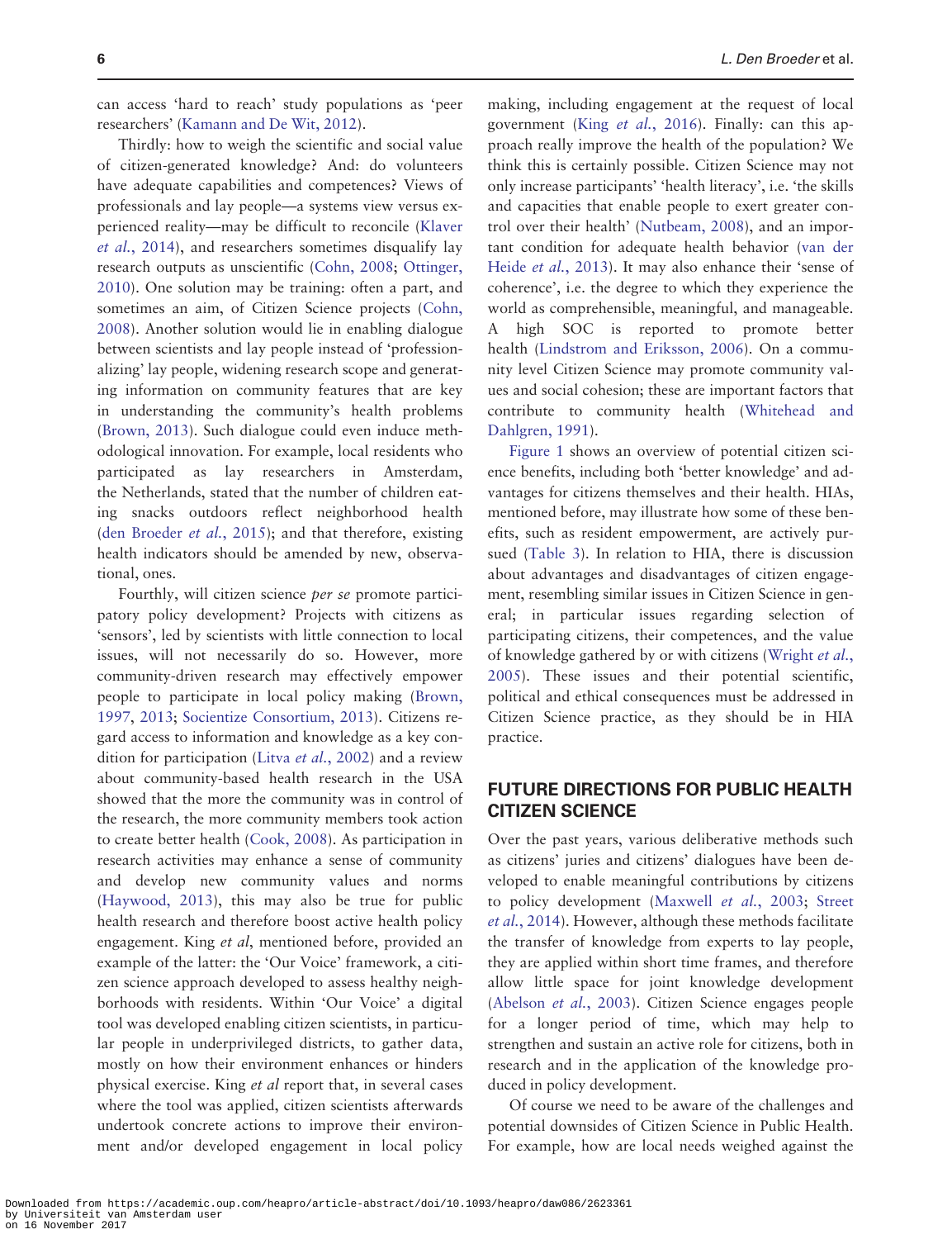<span id="page-7-0"></span>

Fig. 1: Effects of Citizen Science on health, health governance and knowledge system.

|  |  |  |  |  |  |  | <b>Table 3:</b> Case examples of CS benefits in Health Impact Assessment |
|--|--|--|--|--|--|--|--------------------------------------------------------------------------|
|--|--|--|--|--|--|--|--------------------------------------------------------------------------|

| Bubble in Figure 1 <sup>a</sup>                                  | Case example                                                                                                                                                                                                                                                                                                                                                                            |  |  |  |  |
|------------------------------------------------------------------|-----------------------------------------------------------------------------------------------------------------------------------------------------------------------------------------------------------------------------------------------------------------------------------------------------------------------------------------------------------------------------------------|--|--|--|--|
| 1. Involvement of citizens<br>(residents)                        | Community representatives (Aboriginal community) participated in HIA Steering Group and de-<br>cided on scope and methods of an HIA on a broad set of government measures to protect chil-<br>dren and families (NTER). Health impact indicators are based on Aboriginal concept of health<br>(Australian Indigenous Doctors' Association and Centre for Health Equity Training, 2010). |  |  |  |  |
| 2. Inclusion of lay and local<br>knowledge                       | Community experiential knowledge was key to specifying relations between those social determi-<br>nants considered meaningful by the community, individual and community mental health. The<br>pathways thus developed served as a basis for an HIA on policy regarding the use of arrest re-<br>cords in employment decisions. (Todman et al., 2013).                                  |  |  |  |  |
| 3. Increased research capacity                                   | Community representatives collect data about resident qualifications of current situation and ex-<br>periences with earlier cut-downs on bus services (survey, interview) in a HIA on public trans-<br>port (Alameda County Public Health Department, 2013).                                                                                                                            |  |  |  |  |
| 4. Health literacy                                               | Residents engaged in an HIA on local health hazard control policy were provided information<br>about legal frameworks, policies and health hazards. They reported increased knowledge on<br>health hazards, the social determinants of health, and the need to address these/Inmuong et al.<br>$2011$ ).                                                                                |  |  |  |  |
| 5. Empowerment                                                   | Residents representing a local community assessed potential health impacts of a plan to create an<br>outdoor recreation area nearby, using the local community health vision as a starting point.<br>They prepared a set of recommendations providing points of attention and proposals to adapt<br>the project plan(Eaton and Cameron, 2008).                                          |  |  |  |  |
| 6. Community building, social<br>capital, social learning, trust | An HIA on a regional transport policy explicitly aimed at building co-working relations between<br>community and different agencies. Evaluators of the HIA observed that some, though not all,<br>community members thought this was accomplished (Kearns and Pursell, 2007).                                                                                                           |  |  |  |  |
| 7. Changes in attitudes,<br>norms, values                        | HIA of remediation of a former industrial site included HIA training of community members.<br>This resulted in a more positive attitude towards HIA/Lester et al. 2003).<br>8. Participation in public health governance<br>9. Sense of Coherence                                                                                                                                       |  |  |  |  |

10. Community health

a The numbers refer to the bubbles in Figure 1.

Downloaded from https://academic.oup.com/heapro/article-abstract/doi/10.1093/heapro/daw086/2623361 by Universiteit van Amsterdam user on 16 November 2017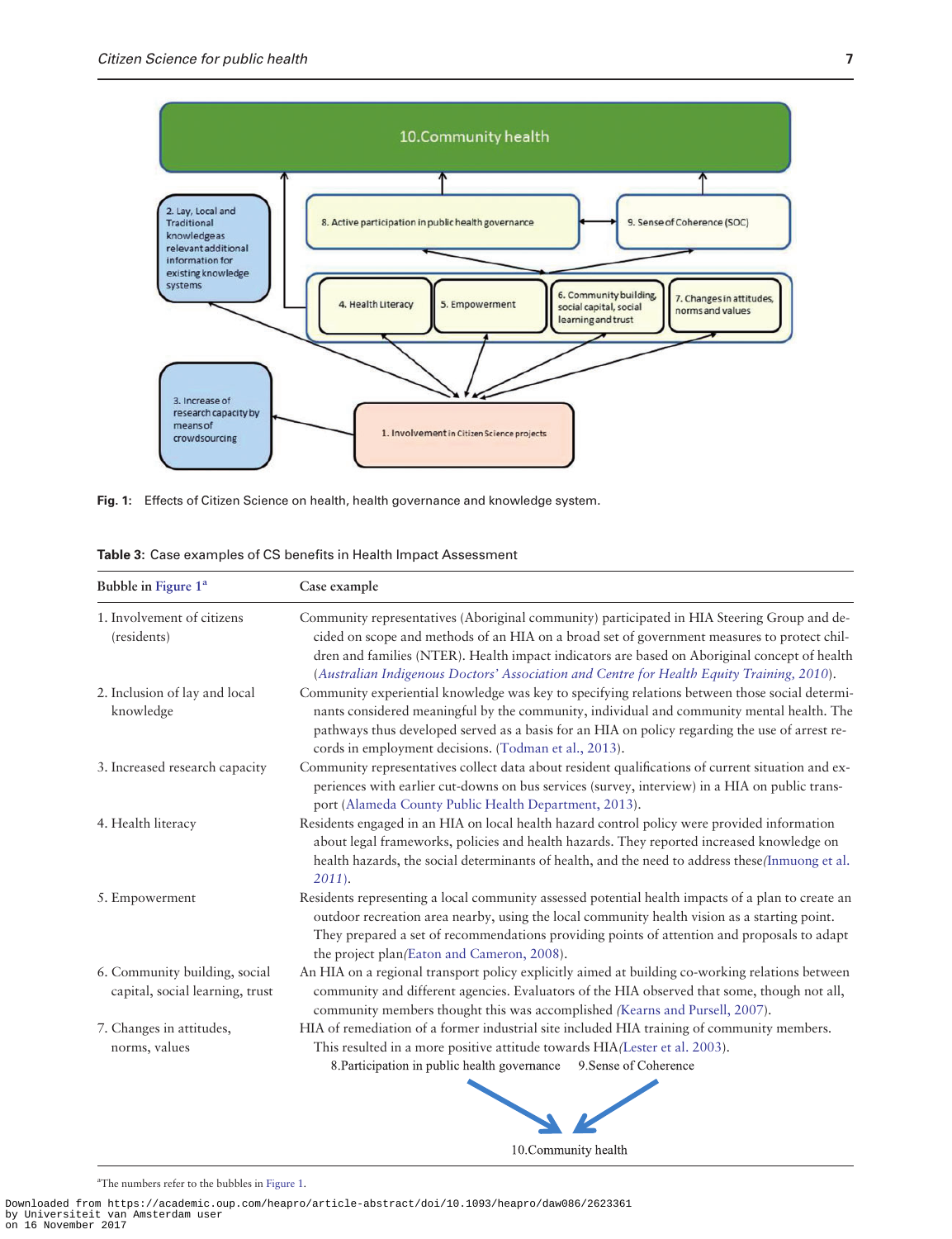<span id="page-8-0"></span>needs of wider population groups, both geographically and socially? How to prevent tokenism, where participation of residents is used to provide a false impression of 'democratic' decision making? The approach still needs a lot of practice testing (Cronje et al., 2011). Our framework, combining descriptive characteristics of Citizen Science [\(Table 1](#page-3-0)) and its potential effects on health, health governance and the knowledge system [\(Figure 1](#page-7-0)), presents a basis for studying, comparing and exploring the opportunities and limitations of public health Citizen Science. Such practice testing may yield practical guidance for public health Citizen Science, for example how to link up with local contexts, how to determine the appropriate level of citizen engagement, or how to ensure stakeholder commitment.

We believe that, despite all the questions and doubts, Citizen Science has much to offer for public health research. Citizen science as a way to collect data with lay people's help may be particularly useful in the field of infectious diseases. For example, bird flu outbreaks may be more rapidly detected with the help of a network of citizen scientists such as hobby farmers or bird watchers. Lay people's input can also be helpful for environmental health monitoring. A recent example is the I-Spex project in which thousands of citizen scientists submitted air quality measurements (Snik et al.[, 2014](#page-10-0)), a mass crowd sourcing approach for a collective aim - in our [table: 3Dii.](#page-7-0)

Citizen Science in public health can also inform local policy makers about residents' perceptions and views, and provide access to lay knowledge. This may enable policy makers to address resident concerns, and 'empower' them to strike a balance between such concerns and other (health and other) priorities. But most importantly, Citizen Science, applied as an inclusive approach, has the potential to boost the participation of citizens in public health policy processes by increasing health literacy, empowerment and community cohesion, creating new attitudes and values, and producing a stronger sense of coherence.

#### FUNDING

This work was funded by the Strategic Programme RIVM (SPR) of the National Institute for Public Health and the Environment in the Netherlands, grant number S/015026/01/CS.

#### **REFERENCES**

Abelson, J., Forest, P. G., Eyles, J., Smith, P., Martin, E. and Gauvin, F. P. (2003) Deliberations about deliberative methods: issues in the design and evaluation of public participation processes. Social Science & Medicine, 57, 239-251.

- Alameda County Public Health Department (2013). Getting on Board for Health: A Health Impact Assessment of Bus Funding and Access. Oakland.
- Australian Indigenous Doctors' Association and Centre for Health Equity Training, R. a. E. U. (2010) Health impact assessment of the northern territory emergency response. Canberra.
- Bonney, R., Cooper, C., Dickinson, J., Kelling, S., Phillips, T., Rosenberg, K. et al. (2009) Citizen Science: a developing tool for expanding science knowledge and scientific literacy. BioScience, 59, 977–984.
- Bonney, R., Shirk, J. L., Phillips, T. B., Wiggins, A., Ballard, H. L., Miller-Rushing, A. J. et al. (2014) Citizen science. Next steps for citizen science. Science, 343, 1436–1437.
- Brossard, D., Lewenstein, B. and Bonney, R. (2005) Scientific knowledge and attitude change: the impact of a citizen science project. International Journal of Science Education, 27, 1099–1121.
- Brown, P. (1997) Popular epidemiology revisited. Current Sociology, 1997, 137–156.
- Brown, P. (2013) Integrating medical and environmental sociology with environmental health: crossing boundaries and building connections through advocacy. Journal of Health and Social Behavior, 54, 245–164.
- Chadderton, C., Elliott, E., Hacking, N., Shepherd, M. and Williams, G. (2013) Health impact assessment in the UK planning system: the possibilities and limits of community engagement. Health Promotion International, 28, 533–543.
- Cohn, J. (2008) Citizen science: Can volunteers do real research? BioScience, 58, 192–197.
- Cook, W. K. (2008) Integrating research and action: a systematic review of community-based participatory research to address health disparities in environmental and occupational health in the USA. Journal of Epidemiology & Community Health, 62, 668–676.
- Corburn, J. (2005). Community Knowledge and Environmental Health Justice. Cambridge: The MIT Press.
- Cronje, R., Rohlinger, S., Crall, A. and Newman, G. (2011) Does participation in Citizen Science improve scientific literacy? A study to compare assessment methods. Applied Environmental Education & Communication, 10, 135–145.
- de Leeuw, E., Clavier, C. and Breton, E. (2014) Health policy why research it and how: health political science. Health Research Policy and Systems, 12, 55.
- den Broeder, J. M., Pilon, A. and van de Weerd, A. (2015) Gezondheid verbindt!: Evaluatie van het project Gezond Slotermeer (Health connects!: Evaluation of the project Healthy Slotermeer). RIVM, Bilthoven.
- Dickinson, J., Shirk, J., Bonter, D., Bonney, R., Crain, R., Martin, J. et al. (2012) The current state of citizen science as a tool for ecological research and public engagement. Frontiers in Ecology and the Environment, 10, 291–297.
- Eaton, S. L. and Cameron, C. (2008). Community Health Impact Assessment Keppoch-Beaver Mountain Project. Antigonish.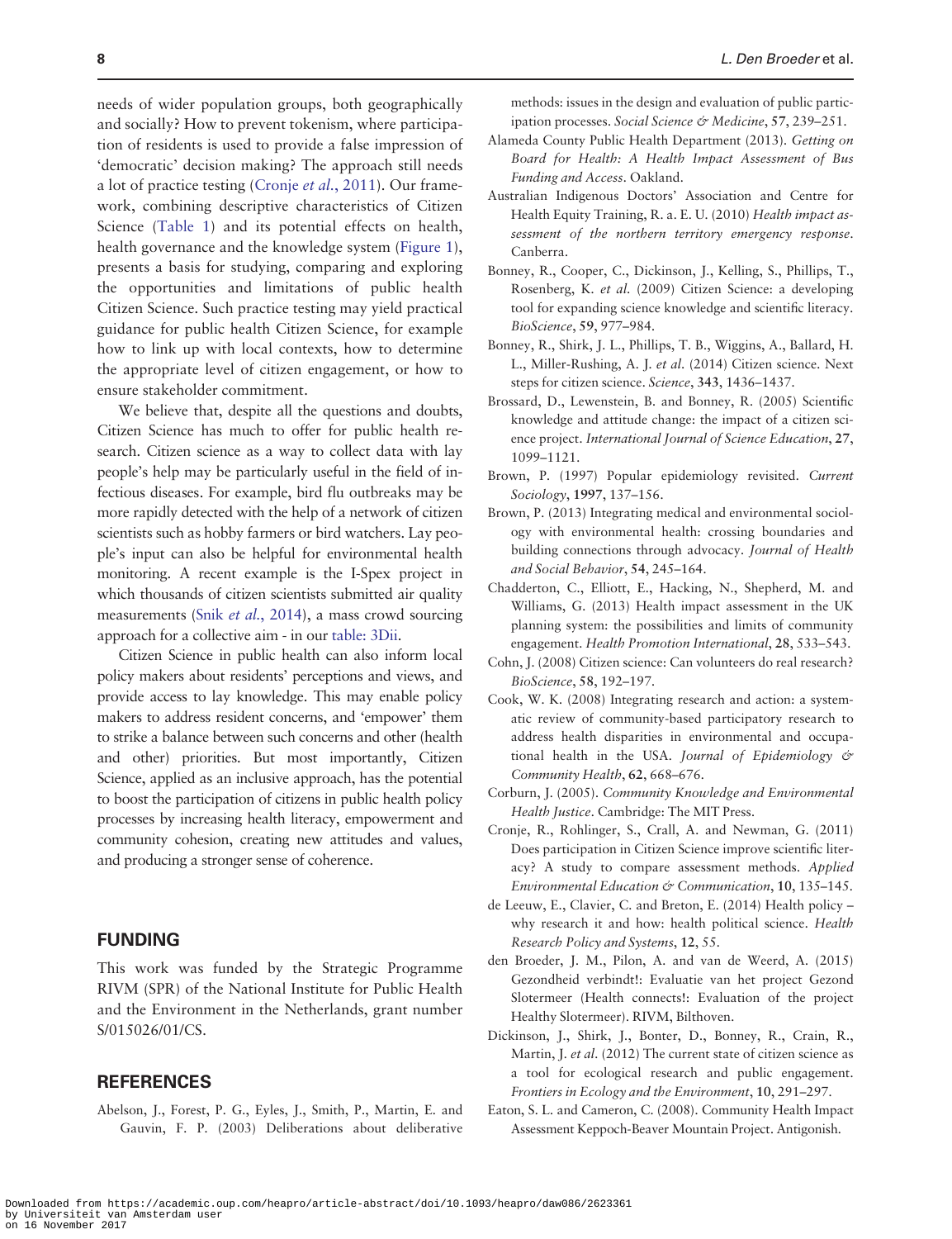- <span id="page-9-0"></span>ExCiteS. (2013) How can Information Communication Technology (ICT) assist Arctic hunters to adapt/respond to climate change? [https://www.ucl.ac.uk/excites/projects/excites-projects/arctic](https://www.ucl.ac.uk/excites/projects/excites-projects/arctic-hunters/climate-change)[hunters/climate-change](https://www.ucl.ac.uk/excites/projects/excites-projects/arctic-hunters/climate-change) (26 October 2016, date last accessed).
- Fienig, B., Nierkens, V., Tonkens, E., Plochg, T. and Stronks, K. (2011) Why play an active role? A qualitative examination of lay citizens' motives for participation in health promotion. Health Promotion International, 27, 416–426.
- Gommerman, L. and Monroe, M. (2012) Lessons Learned from Evaluations of Citizen Science Programs. Gainesville, FL: School of Forest Resources and Conservation, Florida Cooperative Extension Service, Institute of Food and Agricultural Sciences, University of Florida.
- Goodchild, M. (2007) Citizens as sensors: the world of volunteered geography. GeoJournal, 69, 211–221.
- Greenwood, J. J. D. (2007) Citizens, science and bird conservation. Journal of Ornithology, 148(Suppl 1), S77–S124.
- Haklay, M. (2012). Citizen Science and Volunteered Geographic Information – overview and typology of participation Volunteered Geographic Information, Public Participation, and Crowdsourced Production of Geographic Knowledge. In Sui, D., Elwood, S. and Goodchild, M. (eds). Berlin: Springer, pp. 105–122.
- Haywood, B. (2013) A Sense of Place in Public Participation in Scientific Research. Science Education, 98, 64–83.
- Hebert, K. A., Wendel, A. M., Kennedy, S. K. and Dannenberg, A. L. (2012) Health impact assessment: a comparison of 45 local, national, and international guidelines. Environmental Impact Assessment Review, 34, 74–82.
- Inmuong, U., Rithmak, P., Srisookwatana, S., Traithin, N., and Maisuporn, P. (2011). Participatory health impact assessment for the development of local government regulation on hazard control. Environmental Impact Assessment Review, 31, 412–414.
- Irwin A. (1995). Citizen Science: A Study of People, Expertise, and Sustainable Development. London, New York: Routledge.
- Israel, B. A., Schulz, A. J., Parker E. A. and Becker A. B. (1998) Review of community-based research: assessing partnership approaches to improve public health. Annual Review of Public Health, 19, 173–202.
- Jennett, C., Cox, A., Mastracci L. D. and Regalado C. (2014) From London to the Arctic. Exploring engagement and learning in Citizen Cyberscience. Virtual Citizen, 12, 18–20.
- Kamann, T. and De Wit M. (2012). Mankracht in de bijstand? Een beeld van de leef-en gezondheidssituatie van alleenstaande mannen met een bijstandsuitkering in Amsterdam (manpower and social benefits? The living situation and health of lone men receiving social benefits). Amsterdam.
- Kearns, N. and Pursell, L. (2007). Evaluation of the HIA of Traffic and Transport in Ballyfermot. Galway.
- Khanlou, N. and Peter E. (2005) Participatory action research: considerations for ethical review. Social Science & Medicine, 60, 2333–2340.
- King, A. C., Winter, S. J., Sheats, J. L., Rosas, L. G., Buman, M. P., Salvo, D. et al. (2016) Leveraging Citizen Science and

information technology for population physical activity promotion. Translational Journal of the American College of Sports Medicine, 1, 30–44.

- Klaver, K., Bakker, I. and Ten Dam, J. (2014) Speelgroen: van contract naar contact (green playgrounds: from contract to contact). TSG Tijdschrift Voor Gezondheidswetenschappen, 92, 15–18.
- Kooiker, S. (2011). Nederlanders aan het woord over gezondheid en gezond leven (Dutch people talking about health and healthy living). Bilthoven: Den Haag.
- Kullenberg, C. and Kasperowski D. (2016) What is citizen science? A scientometric meta-analysis. PLoS ONE, 11. [http://](http://journals.plos.org/plosone/article?id=10.1371/journal.pone.0147152) [journals.plos.org/plosone/article?id=10.1371/journal.pone.](http://journals.plos.org/plosone/article?id=10.1371/journal.pone.0147152) [0147152](http://journals.plos.org/plosone/article?id=10.1371/journal.pone.0147152) (26 October 2016, date last accessed).
- Lester, C., Smith, K. and Temple, M. (2003). Health impact assessment of land remediation options: site of the former Phurnacite Factory at Abercwmboi. Cardiff.
- Lindstrom, B. and Eriksson M. (2006) Contextualizing salutogenesis and Antonovsky in public health development. Health Promotion International, 21, 238–244.
- Litva, A., Coast, J., Donovan, J., Eyles, J., Shephers, M., Tacchi, J. et al. (2002) The public is too subjective': public involvement at different levels of health-care decision-making. Social Science & Medicine, 2002, 1825-1837.
- Mastracci, D., Vitos, M., Stevens, M., Altenbuchner, J., Lewis, J., Haklay M. et al. (2013) How can ICT assist socioecological resilience in the Arctic? Cape Town, South Africa: ICTD, 62, 2011.
- Maxwell, J., Rosell S. and Forest P. G. (2003) Giving citizens a voice in healthcare policy in Canada. British Medical Journal, 326, 1031–1033.
- Meertens Instituut. (2012) Gekaapte brieven (Stolen letters). <http://www.gekaaptebrieven.nl/> (26 October 2016, date last accessed).
- Mindell, J., Boaz, A., Joffe, M., Curtis S. and Birley M. (2004) Enhancing the evidence base for health impact assessment. Journal of Epidemiology and Community Health, 58, 546–551.
- Minkler, M. (2000) Using Participatory Action Research to Build Healthy Communities. Public Health Reports, 115, 191–197.
- Nowotny, H., Scott P. and Gibbons M. (2001). Rethinking Science. Knowledge and the Public. London: Polity Press.
- Nutbeam, D. (2008) The evolving concept of health literacy. Social Science & Medicine, 67, 2072-2078.
- Oliver, K., Lorenc T. and Innvaer S. (2014) New directions in evidence-based policy research: a critical analysis of the literature. Health Research Policy and Systems, 12, 34.
- Ottinger, G. (2010) Buckets of resistance: standards and the effectiveness of Citizen Science. Science Technology Human Values, 35, 244–270.
- Pocock, M., Chapman, D., Sheppard, L. and Roy, H.(2014). Choosing and using Citizen Science: a guide to when and how to use citizen science to monitor biodiversity and the environment. Wallingford, Oxfordshire: Centre for Ecology & Hydrology.